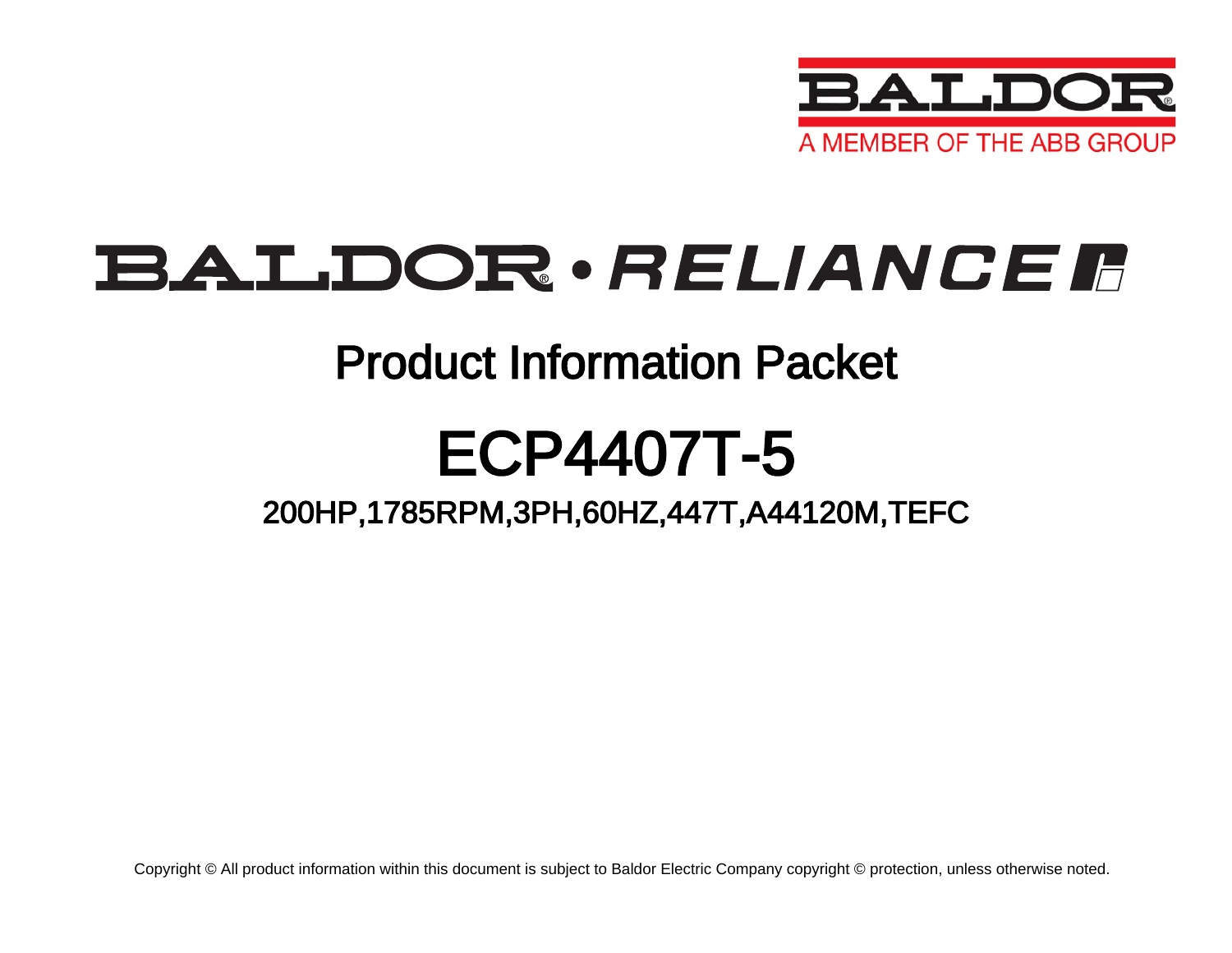### BALDOR · RELIANCE F Product Information Packet: ECP4407T-5 - 200HP,1785RPM,3PH,60HZ,447T,A44120M,TEFC

| <b>Part Detail</b> |             |                  |                |             |           |                      |            |
|--------------------|-------------|------------------|----------------|-------------|-----------|----------------------|------------|
| Revision:          |             | Status:          | PRD/A          | Change #:   |           | Proprietary:         | No         |
| Type:              | <b>AC</b>   | Prod. Type:      | A44120M        | Elec. Spec: | A44WG1501 | CD Diagram:          | 416820-036 |
| Enclosure:         | <b>TEFC</b> | Mfg Plant:       |                | Mech. Spec: |           | Layout:              | 617427-002 |
| Frame:             | 447T        | Mounting:        | F <sub>1</sub> | Poles:      | 04        | <b>Created Date:</b> | 08-15-2012 |
| Base:              |             | <b>Rotation:</b> | R              | Insulation: |           | Eff. Date:           | 09-17-2015 |
| Leads:             | 3#2/0       |                  |                |             |           | <b>Replaced By:</b>  |            |
| Literature:        |             | Elec. Diagram:   |                |             |           |                      |            |

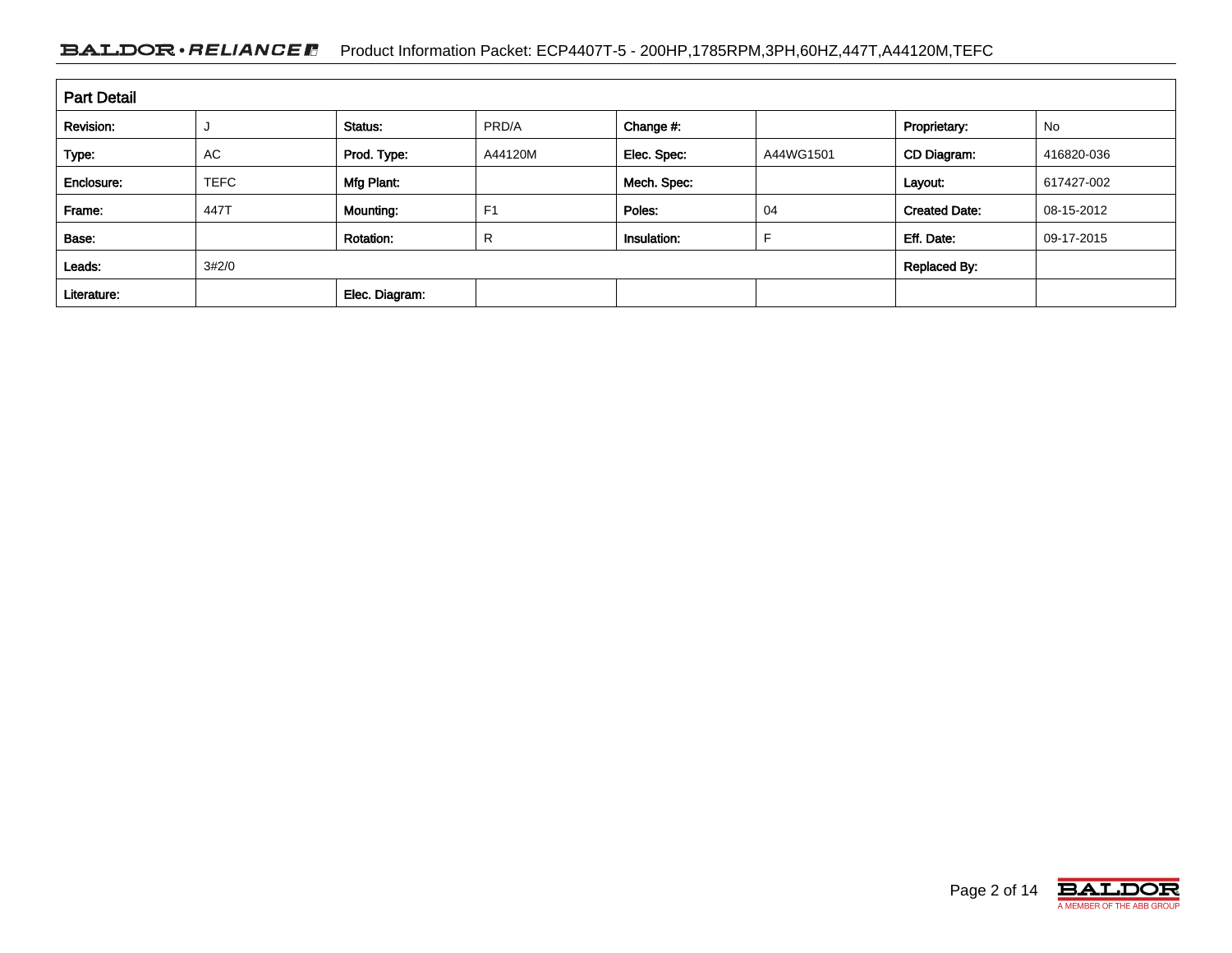### BALDOR · RELIANCE F Product Information Packet: ECP4407T-5 - 200HP,1785RPM,3PH,60HZ,447T,A44120M,TEFC

| Nameplate NP3238          |                |                      |          |                              |             |               |             |                    |      |  |  |  |  |  |  |
|---------------------------|----------------|----------------------|----------|------------------------------|-------------|---------------|-------------|--------------------|------|--|--|--|--|--|--|
| <b>CAT NO</b>             | ECP4407T-5     | SPEC NO.             | P44G3933 |                              |             |               |             |                    |      |  |  |  |  |  |  |
| <b>HP</b>                 | 200            | <b>AMPS</b>          | 178      | <b>VOLTS</b>                 | 575         | <b>DESIGN</b> | B           |                    |      |  |  |  |  |  |  |
| <b>FRAME</b>              | 447T           | <b>RPM</b>           | 1785     | HZ                           | 60          | <b>AMB</b>    | 40          | <b>SF</b>          | 1.15 |  |  |  |  |  |  |
| D.E. BRG.DATA             | 6318           | O.D.E. BRG.DATA      | 6318     | <b>PH</b>                    | 3           | <b>DUTY</b>   | <b>CONT</b> | <b>INSUL.CLASS</b> | F    |  |  |  |  |  |  |
| D.E. BRG.                 | 90BC03J30X     | <b>TYPE</b>          | P.       | <b>ENCL</b>                  | <b>TEFC</b> | <b>CODE</b>   | G           |                    |      |  |  |  |  |  |  |
| O.D.E. BRG.               | 90BC03J30X     | <b>POWER FACTOR</b>  | 87       | <b>NEMA NOM EFFICIENCY</b>   | 96.2        |               |             |                    |      |  |  |  |  |  |  |
| 3/4 LOAD EFF.             | 96.5           | <b>MAX CORR KVAR</b> | 32.0     | <b>GUARANTEED EFFICIENCY</b> | 95.4        |               |             |                    |      |  |  |  |  |  |  |
| <b>TEMP CODE</b>          | T <sub>3</sub> | $TEMP =$             | 200      |                              |             |               |             |                    |      |  |  |  |  |  |  |
| CHP HZ                    | 60-90          | CT HZ                | 30-60    | VT HZ                        | $0 - 60$    |               |             |                    |      |  |  |  |  |  |  |
| <b>INVERTER-TEMP-CODE</b> | T <sub>3</sub> |                      |          |                              |             |               |             |                    |      |  |  |  |  |  |  |
| SER.NO.                   |                | <b>MOTOR WEIGHT</b>  | 2570     |                              |             |               |             |                    |      |  |  |  |  |  |  |

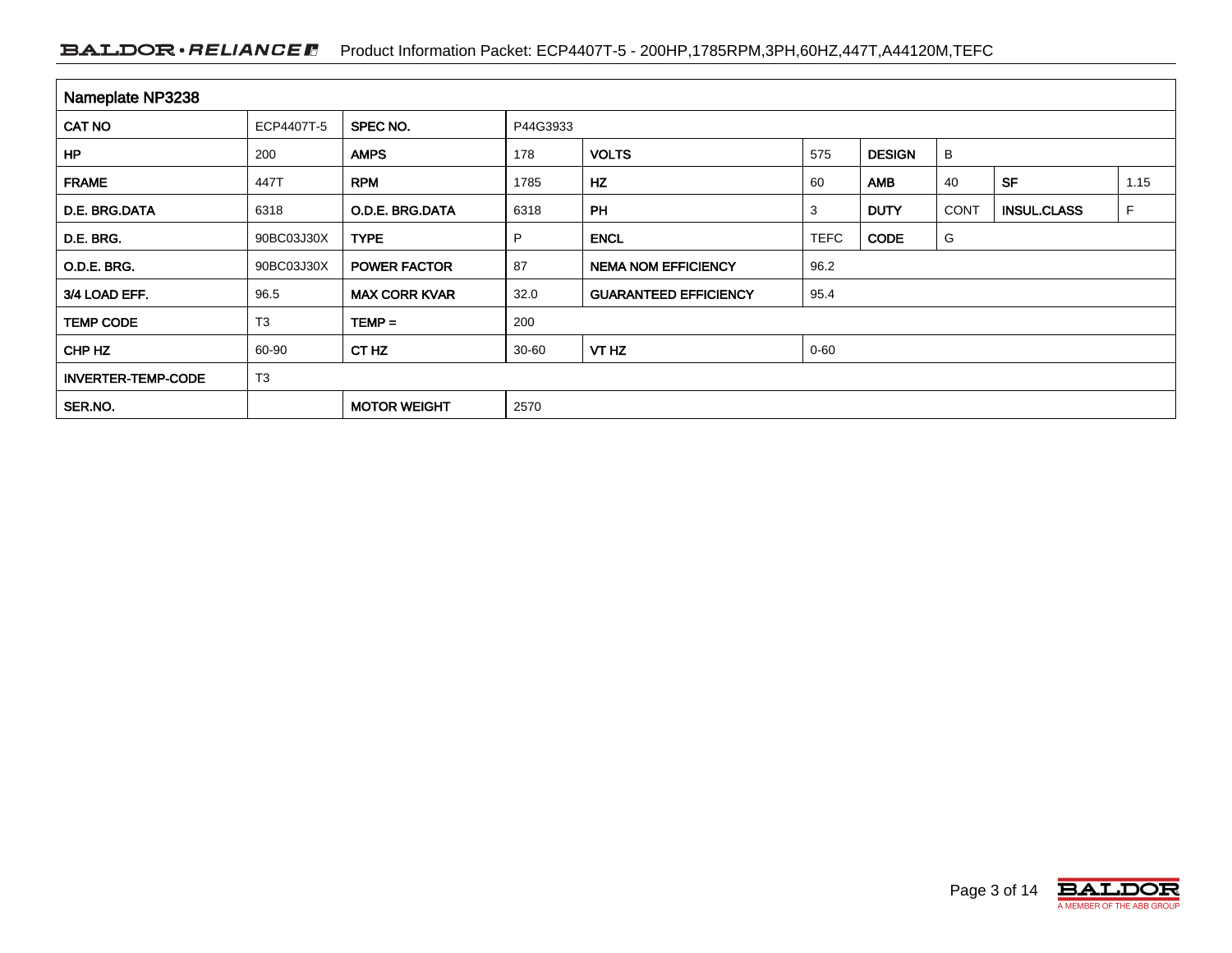| <b>Parts List</b> |                                       |          |
|-------------------|---------------------------------------|----------|
| Part Number       | Description                           | Quantity |
| SA249707          | SA P44G3933                           | 1.000 EA |
| RA236567          | RA P44G3933                           | 1.000 EA |
| NP3238            | SS CP XEX SEVERE DUTY MAIN NP         | 1.000 EA |
| 000692000FF       | N/P                                   | 1.000 EA |
| 000692000VD       | LABEL WARNING                         | 1.000 EA |
| 004824015A        | <b>GREASE POLYREX EM</b>              | 1.156 LB |
| 032018008CK       | HHCS 3/8-16X1L PLATED                 | 4.000 EA |
| 032018020FK       | HHCS 3/4-10X2-1/2 PLTD.               | 4.000 EA |
| 032018036DK       | HHCS 1/2-13X4-1/2 PLTD.               | 3.000 EA |
| 032620016LA       | SOCKET SET SCREW-449                  | 3.000 EA |
| 034017014AB       | LCKW 3/8 STD. PLATED                  | 4.000 EA |
| 034180014DA       | KEY 1/4X1/4X1-3/4 L                   | 1.000 EA |
| 034530064AB       | P/NIP 1/8X8" GALV.                    | 1.000 EA |
| 034530064BB       | P/NIP 1/4X8 PLATED                    | 1.000 EA |
| 034631002AB       | BUSH 1/4 TO 1/8 PLTD.                 | 1.000 EA |
| 035000001G        | GREASE RELIEF FITTING, ALEMITE 317400 | 1.000 EA |
| 034690005AB       | PPLG 3/4 PLATED                       | 2.000 EA |
| 078548001R        | FAN KB 234/150 (84) 400               | 1.000 EA |
| 083199082RA       | G28 SHORT FAN COVER W/BAFFLE ASSEMBLY | 1.000 EA |
| 089490099A        | G28 BRKT 089490098WCA KB              | 1.000 EA |
| 410700004A        | <b>WSHR</b>                           | 1.000 EA |
| 412118006A        | <b>DRAIN</b>                          | 1.000 EA |
| 415045002A        | <b>SLGR</b>                           | 1.000 EA |
| 415072001B        | <b>CLAMP</b>                          | 1.000 EA |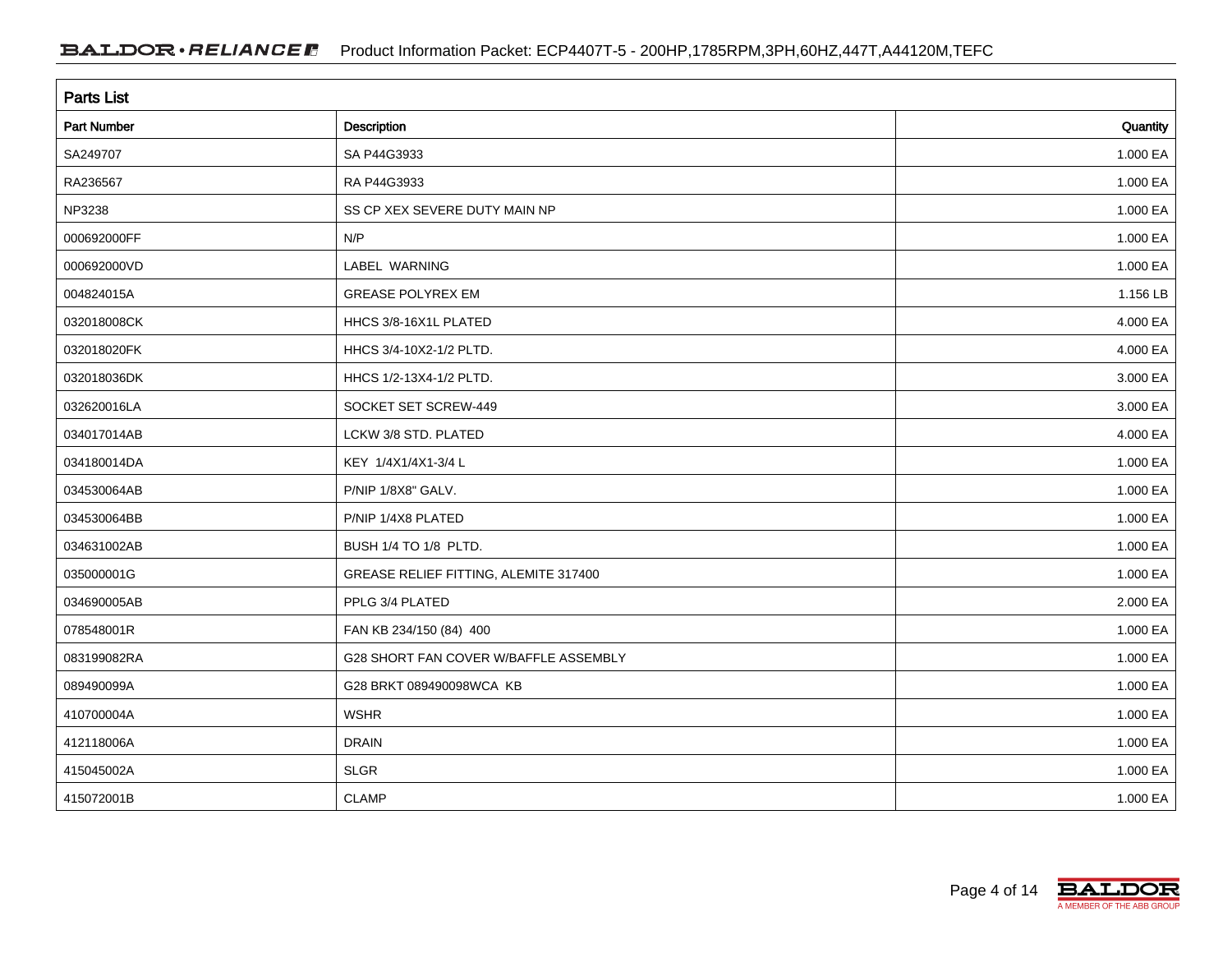| <b>Parts List (continued)</b> |                                       |          |
|-------------------------------|---------------------------------------|----------|
| <b>Part Number</b>            | Description                           | Quantity |
| 415096002A                    | CPLG 1/8 HEX TYPE                     | 1.000 EA |
| 032018004BK                   | HHCS 5/16-18X1/2 PLATED               | 3.000 EA |
| 032018020FK                   | HHCS 3/4-10X2-1/2 PLTD.               | 4.000 EA |
| 032018030DK                   | HHCS 1/2-13X3-3/4 PLTD.               | 3.000 EA |
| 034017013AB                   | LCKW 5/16 STD. PLATED                 | 3.000 EA |
| 034530044AB                   | P/NIP 1/8X5-1/2L GALV.                | 1.000 EA |
| 034530044BB                   | P/NIP 1/4X5-1/2L PLT                  | 1.000 EA |
| 034631002AB                   | BUSH 1/4 TO 1/8 PLTD.                 | 1.000 EA |
| 035000001G                    | GREASE RELIEF FITTING, ALEMITE 317400 | 1.000 EA |
| 089490099A                    | G28 BRKT 089490098WCA KB              | 1.000 EA |
| 412118006A                    | <b>DRAIN</b>                          | 1.000 EA |
| 415045002E                    | <b>SLGR</b>                           | 1.000 EA |
| 415096002A                    | CPLG 1/8 HEX TYPE                     | 1.000 EA |
| 415915007G                    | GASK, LAC                             | 1.000 FT |
| 418151014G                    | <b>RETAIN RING</b>                    | 1.000 EA |
| 702623013A                    | THERMAL BARRIER -- G28 -- BRACKET MTD | 1.000 EA |
| 032018008BK                   | HHCS 5/16-18X1L PLATED                | 4.000 EA |
| 032018008DK                   | HHCS 1/2-13X1 PLATED                  | 4.000 EA |
| 033512004LB                   | HHTTS 1/4-20X1/2 PLTD.                | 1.000 EA |
| 035000001A                    | ALFTG 1/8" 1610-BL                    | 1.000 EA |
| 035000001A                    | ALFTG 1/8" 1610-BL                    | 1.000 EA |
| 067053014A                    | <b>GASK 440</b>                       | 1.000 EA |
| 076870000B                    | +CBCST BLKT - 440                     | 1.000 EA |
| 076871000A                    | +CBOX CVR BLKT - 449                  | 1.000 EA |

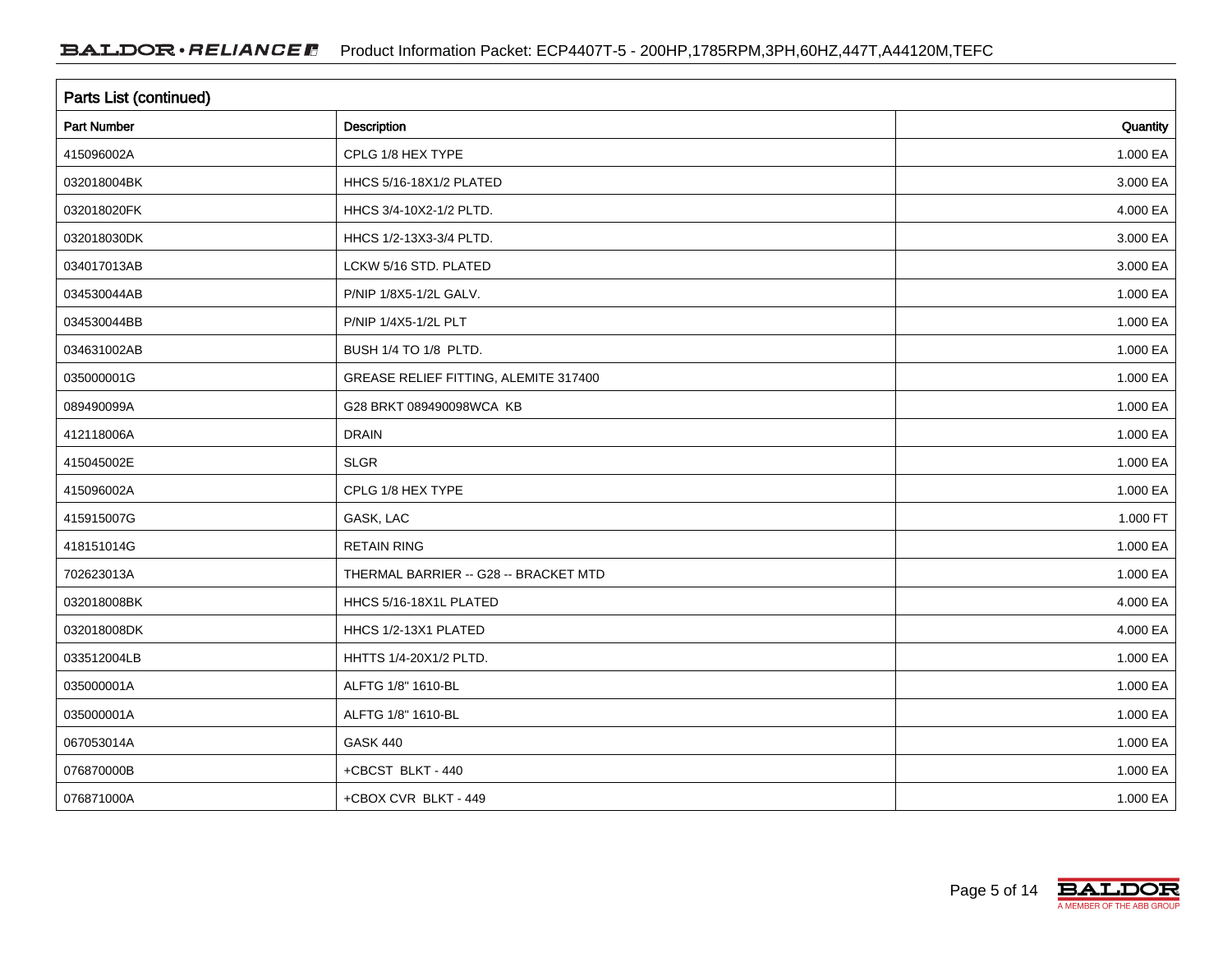### Product Information Packet: ECP4407T-5 - 200HP,1785RPM,3PH,60HZ,447T,A44120M,TEFC

| 406056007A   | GASKET, 440                             | 1.000 EA |
|--------------|-----------------------------------------|----------|
| 406099000A   | PLUG - FAN COVER 320-440                | 1.000 EA |
| 415000103D   | T/LUG #4AWG-1/0AWG W/HOLE FOR .250 BOLT | 1.000 EA |
| 418150003A   | <b>GREASE FITTING CAP</b>               | 1.000 EA |
| 418150003A   | <b>GREASE FITTING CAP</b>               | 1.000 EA |
| 033775004EA  | DRSCR #6-1/4 304 S.S.                   | 2.000 EA |
| 034180054KA  | KEY 7/8X7/8X6-3/4 L                     | 1.000 EA |
| 004824003AJD | WILKO 778.50 BLUE GREEN - 55 GAL DRUMS  | 0.375 GA |
| 004824003CBY | WILKO PAINT 060.02 - ACTIVATOR          | 0.094 GA |
| L482401016   | SPRAY AC-29-7S                          | 0.019 GA |
| 421948051    | LABEL, MYLAR                            | 1.000 EA |
| PK5006A01    | WOOD BASE 447 60 X 41-1/2 BLT 20 X 18   | 1.000 EA |
| 000613006PU  | N/P UL CSA LABLE                        | 1.000 EA |
| LB1449       | DIV-2/NEC WARNING LABEL                 | 1.000 EA |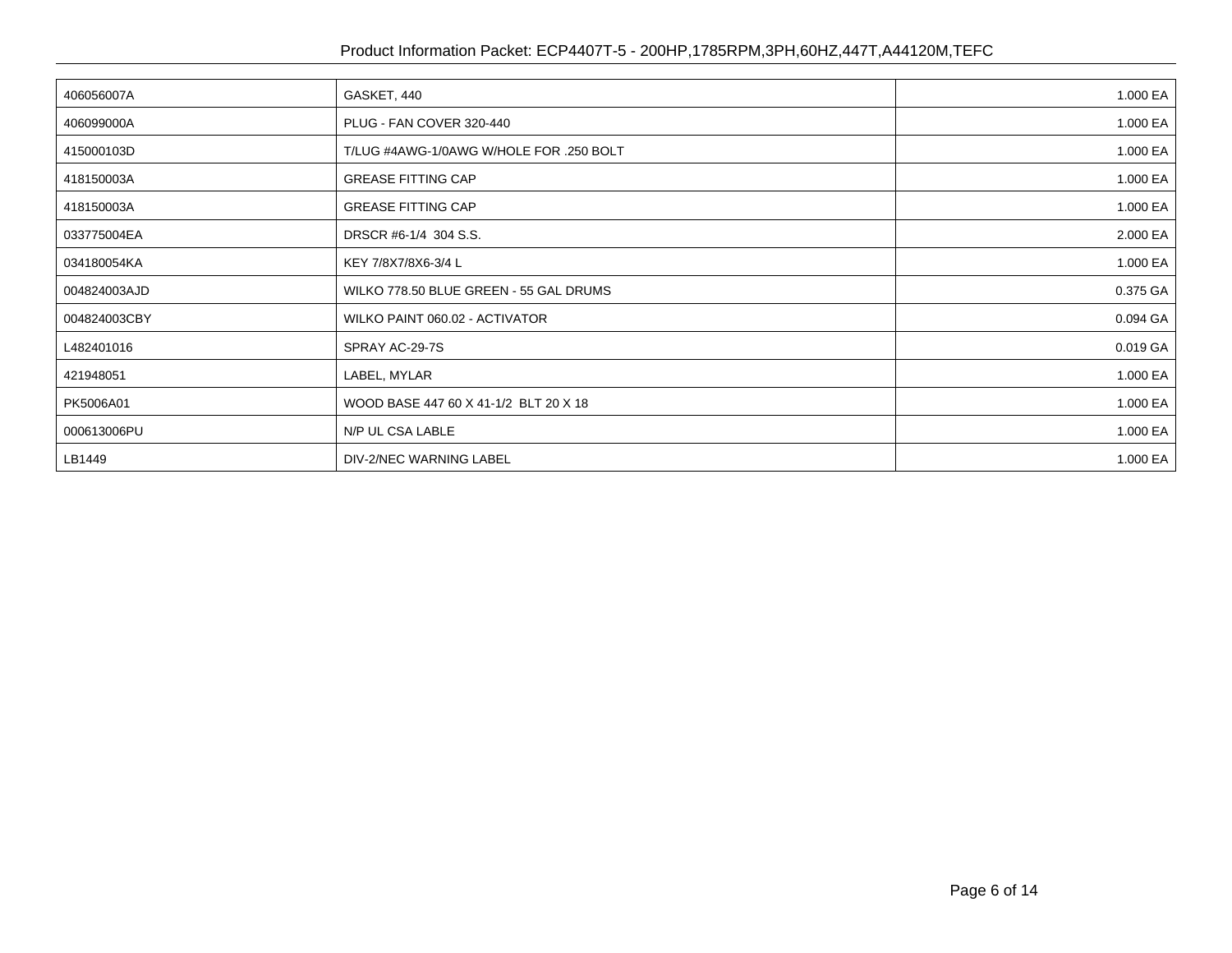Printed on 6/8/15 14:46 @ bengap01.bal

| A MEMBER OF THE ABB GROUP<br>ĮØ<br><b>TTOJ</b><br><b>TTDd</b><br><b>BREAKDOWN</b><br>LOCKED<br><b>AMPERES</b><br><b>AMPERES</b><br><b>REMARKS:</b><br>NO LOAD<br>$\mathbf{P}$<br><b>LOAD</b><br>5/4<br>4/4<br>3/4<br>1/4<br>2/4<br>E/S<br>នូ<br>833236<br><b>LOAD</b>                                                  | 178 |  | <b>AMP S</b>                 |      | $\begin{array}{c} \mathbf{R} \mathbf{L} \mathbf{L} \\ \mathbf{S} \cdot \mathbf{O} \end{array}.$ |
|------------------------------------------------------------------------------------------------------------------------------------------------------------------------------------------------------------------------------------------------------------------------------------------------------------------------|-----|--|------------------------------|------|-------------------------------------------------------------------------------------------------|
| <b>ROTOR</b><br>SHOWN FOR<br>WILL VARY                                                                                                                                                                                                                                                                                 |     |  |                              |      |                                                                                                 |
| TYPICAL DATA<br>-<br>100因<br>575.<br>250<br>200<br>150<br>100<br>418143052CE<br>CONT<br>50.0<br>$\circ$<br>肖<br><b>ROTOR</b><br><b>LTOA</b>                                                                                                                                                                            |     |  | <b>TTUCK</b>                 | 447T | FRAME                                                                                           |
| $\begin{array}{c} \mathtt{BN.} \mathtt{BY} \\ \mathtt{QK.} \mathtt{BY} \\ \mathtt{APP.} \mathtt{BY} \\ \mathtt{DATE} \end{array}$<br>W. L. SMITH<br>40/F<br>J. J. HARRISON<br>W. L. SMITH<br>08/26/10<br>1785<br>1729<br><b>AMPERES</b><br>179<br>540<br>222<br>138<br>100<br>69.7<br>48.3<br>Rex<br>$\circ$           |     |  | INSUL.<br>$\frac{10}{2}$ and | 200  | 哥                                                                                               |
| 5/19. VOLT<br>INVERSELY WITH THE RATED VOLTAGE<br>INVERSELY WITH THE RATED VOLTAGE<br><b>CEEES</b><br>PERFORMANCE<br>S.O.<br><b>TESTI</b><br>TORQUE<br>1.15<br>olo<br>ŀ                                                                                                                                                |     |  | S.F.                         | Ю    | ESPE                                                                                            |
| <b>TIDE</b><br>TORQUE<br>143<br>100<br>285<br>1781<br>1785<br>1789<br>1793<br>1800<br>125<br>1796<br>PERFORMANCE<br>REPM<br>$A-C$<br><b>LOAD</b><br>DATA<br>MOTOR<br>DATE<br>TESTI<br>ω                                                                                                                                |     |  | DESIGN<br><b>WENA</b>        | 3/60 | <b>PHASE/</b><br>HERTZ                                                                          |
| POWER FACTOR<br>1675<br>88.0<br>87.3<br>84.6<br>56.7<br>77.4<br>TORQUE<br>La <sub>.</sub> -rr<br>3.47<br>885<br>734<br>839<br>olo                                                                                                                                                                                      |     |  |                              |      |                                                                                                 |
| <b>ISSUE DATE</b><br>ດ                                                                                                                                                                                                                                                                                                 |     |  | LETTER<br>CODE               | 1785 | RЭ                                                                                              |
| <b>A44WG1501-R001</b><br>88UE DATE 06/08/15<br>OHMS (BETWEEN LINES)<br>STATOR RES. @25 ºC<br>EFFICIENCY<br><b>AMPERES</b><br>-0326<br>HHI<br>1137<br>1082<br>179<br>623<br>96<br>ە<br>5<br>96<br>96<br>95.0<br>olo<br>$\circ$<br><b>TEFC</b><br>$\frac{1}{2}$<br>$\bullet$<br>$\frac{1}{\mathsf{N}}$<br>ഐ<br><b>UT</b> |     |  | ENCL.                        | 575  | <b>VOLTS</b>                                                                                    |

BALDOR · RELIANCE F Product Information Packet: ECP4407T-5 - 200HP,1785RPM,3PH,60HZ,447T,A44120M,TEFC



e x t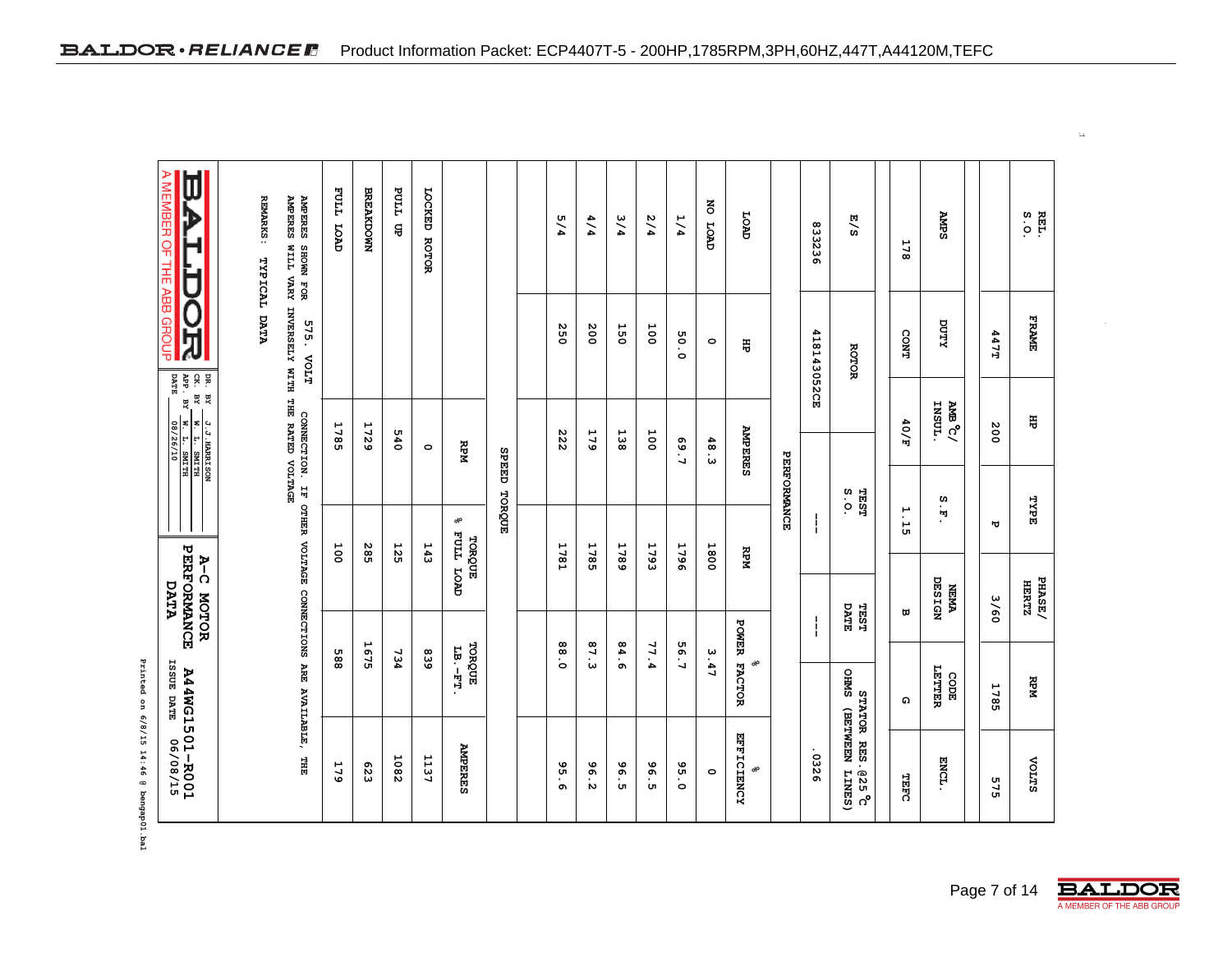|                                                                                                                                                                                                                                                                           |                            |                                                 |     | TORQUE IN LB. FT. (2) |      |      |      |                          |                                                                              |      |      |      |   | SPEED IN RPM (4)       |     |      |          |     |      |      |                  |                      | ij<br>FRAME<br>ESPE                          | <b>REL S.O.</b> |
|---------------------------------------------------------------------------------------------------------------------------------------------------------------------------------------------------------------------------------------------------------------------------|----------------------------|-------------------------------------------------|-----|-----------------------|------|------|------|--------------------------|------------------------------------------------------------------------------|------|------|------|---|------------------------|-----|------|----------|-----|------|------|------------------|----------------------|----------------------------------------------|-----------------|
|                                                                                                                                                                                                                                                                           |                            | $\overline{0}$                                  | 400 | 800                   | 1200 | 1600 | 2000 | 2400                     |                                                                              | 1768 | 1772 | 1776 |   | 1780                   |     | 1784 | 1788     |     | 1792 | 1796 | 1800             | PHASE/HERTZ          | 200<br>IJ                                    |                 |
| MEMBER OF THE ABB GROUP<br><b>AREESS SHOWN FOR THE SECTION AREAS SHOWN FOR THE SAME SHOW CONNECTION</b> . IF <b>A REPORT OF THE SHOW AND SHOW THAT SHOW ARE SHOWN THAT A REPORT OF THE SHOW AND SHOW THAT SHOW THAT SHOW A REPORT OF THE SHOW THAT SHOW THE SHOW</b><br>Þ |                            |                                                 |     | AMPS AT 575 VOLTS (1) |      |      |      |                          |                                                                              |      |      |      |   | P.F.(2) & EFF.(3) IN % |     |      |          |     |      |      |                  |                      | 447T                                         |                 |
|                                                                                                                                                                                                                                                                           |                            | $\overline{0}$<br>$\overline{\bullet}$          | 200 | 400                   | 600  | 800  | 1000 | 1200                     | $\mathbf{0}$                                                                 |      | 20   | 40   |   | 60                     | 80  |      | 100      |     |      |      |                  |                      |                                              |                 |
|                                                                                                                                                                                                                                                                           |                            |                                                 |     |                       |      |      |      |                          |                                                                              |      |      |      |   | AMPS AT 575 VOLTS (1)  |     |      |          |     |      |      |                  | 3/60                 |                                              |                 |
|                                                                                                                                                                                                                                                                           |                            | 200                                             |     |                       |      |      |      |                          | $\mathbf{0}$<br>$\circ$                                                      |      | 40   | 80   |   | 120                    | 160 |      | 200      | 240 |      | 280  | 320              |                      |                                              |                 |
| し<br>DC<br>取                                                                                                                                                                                                                                                              |                            |                                                 |     | $\sim$                |      |      |      | $\overline{\phantom{0}}$ |                                                                              |      |      |      |   |                        |     |      |          |     |      |      | $\blacktriangle$ |                      |                                              |                 |
|                                                                                                                                                                                                                                                                           |                            | SPEED IN RPM, $(F\Gamma) = 588$ LB. FT.)<br>400 |     |                       |      |      |      |                          | $\ddot{\phantom{0}}$                                                         |      |      |      |   | N                      |     |      | $\omega$ |     |      |      |                  |                      |                                              |                 |
|                                                                                                                                                                                                                                                                           |                            |                                                 |     |                       |      |      |      |                          |                                                                              |      |      |      |   |                        |     |      |          |     |      |      |                  |                      | <b>ALOO</b><br><b>RAIPS</b><br>SLTOA         | Næ              |
|                                                                                                                                                                                                                                                                           |                            | $^{000}$                                        |     |                       |      |      |      |                          | $_{08}$                                                                      |      |      |      |   |                        |     |      |          |     |      |      |                  | $\text{max}$ /1881/  |                                              |                 |
| APP. BY<br>DATE                                                                                                                                                                                                                                                           |                            |                                                 |     |                       |      |      |      |                          |                                                                              |      |      |      | ÷ |                        |     |      |          |     |      |      |                  |                      | CONT<br>$275$<br>178                         | 1785            |
|                                                                                                                                                                                                                                                                           |                            | 008                                             |     |                       |      |      |      |                          | 120                                                                          |      |      |      |   |                        |     |      |          |     |      |      |                  |                      |                                              |                 |
| W. L. SMITH<br>08/26/10                                                                                                                                                                                                                                                   |                            |                                                 |     |                       |      |      |      |                          |                                                                              |      |      |      |   |                        |     |      |          |     |      |      |                  | 40/F                 |                                              |                 |
|                                                                                                                                                                                                                                                                           |                            | 1000                                            |     |                       |      |      |      |                          | $\overline{160}$                                                             |      |      |      |   |                        |     |      |          |     |      |      |                  |                      |                                              |                 |
|                                                                                                                                                                                                                                                                           |                            |                                                 |     |                       |      |      |      |                          |                                                                              |      |      |      |   |                        |     |      |          |     |      |      |                  | E/2                  | NEWS DESIGN<br>ENCLOSURE TEFC<br>CODE LETTER | S.E.            |
|                                                                                                                                                                                                                                                                           | OTHER VOLTAGE              | 1200                                            |     |                       |      |      |      |                          |                                                                              |      |      |      |   |                        |     |      |          |     |      | FL   |                  |                      |                                              | 1.15            |
|                                                                                                                                                                                                                                                                           |                            |                                                 |     |                       |      |      |      |                          |                                                                              |      |      |      |   |                        |     |      |          |     |      |      |                  | 833236               |                                              |                 |
| <b>PERFORMANCE</b>                                                                                                                                                                                                                                                        |                            | 1400                                            |     |                       |      |      |      |                          | $\begin{tabular}{c c} 200 & 240 \\ \hline 200 & 240 \\ \hline \end{tabular}$ |      |      |      |   |                        |     |      |          |     |      |      |                  |                      | ດ ພ                                          |                 |
| $A-C$                                                                                                                                                                                                                                                                     | CONNECTIONS ARE AVAILABLE, |                                                 |     |                       |      |      |      |                          |                                                                              |      |      |      |   |                        |     |      |          |     |      |      |                  |                      |                                              |                 |
| <b>CURVES</b><br><b>NOTOR</b>                                                                                                                                                                                                                                             |                            | 1600                                            |     |                       |      |      |      |                          | 280                                                                          |      |      |      |   |                        |     |      |          |     |      |      |                  |                      |                                              | <b>ROTOR</b>    |
|                                                                                                                                                                                                                                                                           |                            |                                                 |     |                       |      |      |      |                          |                                                                              |      |      |      |   |                        |     |      |          |     |      |      |                  |                      | STATOR RES. @ 25<br>TEST DATE<br>TEST S.O.   |                 |
|                                                                                                                                                                                                                                                                           |                            | 1800                                            |     |                       |      |      |      |                          | 320                                                                          |      |      |      |   |                        |     |      |          |     |      |      |                  |                      |                                              | 418143052CE     |
|                                                                                                                                                                                                                                                                           |                            |                                                 |     |                       |      |      |      |                          |                                                                              |      |      |      |   |                        |     |      |          |     |      |      |                  |                      | TYPICAL DATA                                 |                 |
| <b>ISSUE DATE</b>                                                                                                                                                                                                                                                         | H<br>H                     |                                                 |     |                       |      |      |      |                          | 360                                                                          |      |      |      |   |                        |     |      |          |     |      |      |                  |                      | റീ                                           |                 |
|                                                                                                                                                                                                                                                                           |                            |                                                 |     |                       |      |      |      |                          |                                                                              |      |      |      |   |                        |     |      |          |     |      |      |                  |                      | .0326                                        |                 |
|                                                                                                                                                                                                                                                                           |                            |                                                 |     |                       |      |      |      |                          | 400                                                                          |      |      |      |   |                        |     |      |          |     |      |      |                  |                      |                                              |                 |
| <b>A44WG1501-R001</b><br>06/08/15                                                                                                                                                                                                                                         |                            |                                                 |     |                       |      |      |      |                          |                                                                              |      |      |      |   |                        |     |      |          |     |      |      |                  | OHMS (BETWEEN LINES) |                                              |                 |
|                                                                                                                                                                                                                                                                           |                            |                                                 |     |                       |      |      |      |                          | 440                                                                          |      |      |      |   |                        |     |      |          |     |      |      |                  |                      |                                              |                 |
|                                                                                                                                                                                                                                                                           |                            |                                                 |     |                       |      |      |      |                          |                                                                              |      |      |      |   |                        |     |      |          |     |      |      |                  |                      |                                              |                 |

**P rinted o n 6 / 8 / 1 5 1 4 : 4 6 @bengap01.ba1dor.com** 



e x t

v.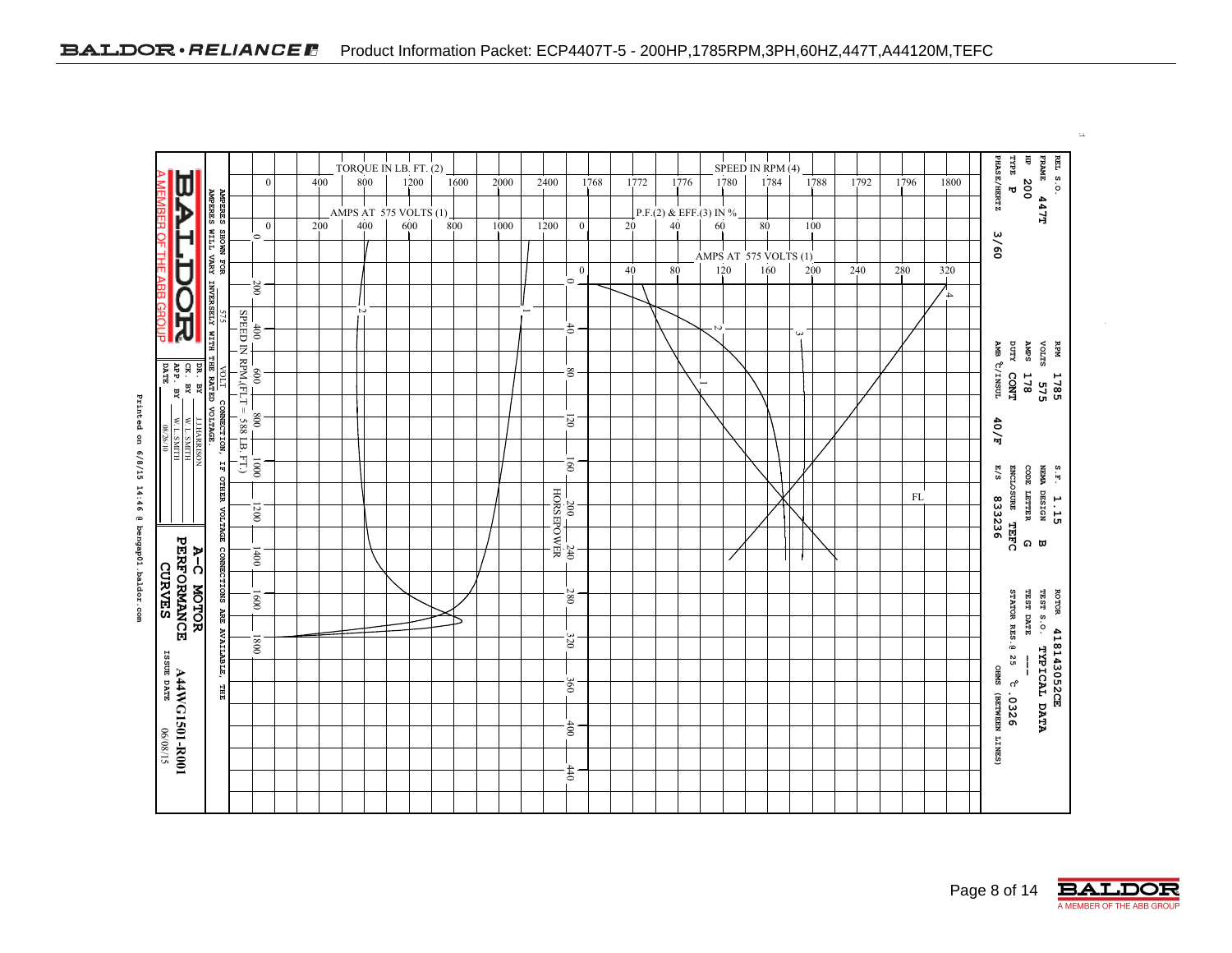| Щ                                        |                                                  |                     | $\circ$             | $\mathbf w$ | $\pmb{\omega}$ | A | $\sigma$<br>ŗσι | $\mathbf{z}$ | $\overset{\text{d}}{\circ} \overset{\circ}{  \circ \,  } \overset{\text{d}}{\circ}$ |              |  |              |                      | $\frac{1}{\sqrt{2}}$ |                    |  |                                                       |                          | $\frac{10}{10}$ |                                          | FRAME                        |             |
|------------------------------------------|--------------------------------------------------|---------------------|---------------------|-------------|----------------|---|-----------------|--------------|-------------------------------------------------------------------------------------|--------------|--|--------------|----------------------|----------------------|--------------------|--|-------------------------------------------------------|--------------------------|-----------------|------------------------------------------|------------------------------|-------------|
|                                          |                                                  | <b>REMARKS:</b>     |                     |             |                |   |                 |              |                                                                                     | TIME IN SEC. |  |              |                      |                      |                    |  |                                                       |                          |                 | PHASE/HERTZ<br>$\mathbf{r}$ $\mathbf{P}$ | 187 200                      | REL. S.O.   |
|                                          |                                                  |                     |                     |             |                |   |                 |              |                                                                                     |              |  |              |                      |                      |                    |  |                                                       |                          |                 |                                          | 447T                         |             |
|                                          |                                                  |                     | 200                 |             |                |   |                 |              |                                                                                     |              |  |              | <b>ACCELERATION-</b> |                      |                    |  |                                                       |                          |                 | 3/60                                     |                              |             |
| とけけのは                                    | AMPERES SHOWN FOR<br>AMPERES WILL VARY INVERSELY | THERMAL LIMIT CURVE |                     |             |                |   |                 |              |                                                                                     |              |  | LOCKED-ROTOR |                      |                      |                    |  | OVERLOAD                                              |                          |                 |                                          |                              |             |
|                                          |                                                  |                     | $400\,$             |             |                |   |                 |              |                                                                                     |              |  |              |                      |                      |                    |  |                                                       |                          |                 |                                          |                              |             |
| APP. BY<br>DATE                          |                                                  |                     |                     |             |                |   |                 |              |                                                                                     |              |  |              |                      |                      |                    |  |                                                       |                          |                 | xand                                     | <b>RADIS</b><br>SLTOA        | REM         |
|                                          |                                                  |                     | % FULL LOAD CURRENT |             |                |   |                 |              |                                                                                     |              |  |              |                      |                      | LOCKED-ROTOR, 40.C |  |                                                       |                          |                 | <b>AMB</b> <sup>2</sup> /TNSUL           | 178<br>575                   | 1785        |
| $\mathbf{W}, \mathbf{L}, \mathbf{SMITH}$ |                                                  |                     | 009                 |             |                |   |                 |              |                                                                                     |              |  |              |                      |                      |                    |  |                                                       |                          |                 | CONT                                     |                              |             |
|                                          |                                                  |                     |                     |             |                |   |                 |              |                                                                                     |              |  |              |                      |                      |                    |  |                                                       |                          |                 | 40/F                                     |                              |             |
|                                          |                                                  |                     |                     |             |                |   |                 |              |                                                                                     |              |  |              |                      |                      |                    |  |                                                       |                          |                 | E/S                                      | <b>NEMA</b>                  | S.E.        |
|                                          |                                                  |                     | $\overline{008}$    |             |                |   |                 |              |                                                                                     |              |  |              |                      |                      |                    |  |                                                       |                          |                 | <b>ENCLOSURE</b><br>833236               | <b>CODE LETTER</b><br>DESIGN | 1.15        |
|                                          |                                                  |                     |                     |             |                |   |                 |              |                                                                                     |              |  |              |                      |                      |                    |  |                                                       |                          |                 | <b>TEFC</b>                              | ດ ⊎                          |             |
| PERFORMANCE                              |                                                  |                     |                     |             |                |   |                 |              |                                                                                     |              |  |              |                      |                      |                    |  | 125 C FOR OVERLOAD AND ACC.<br>125 C FOR LOCKED-ROTOR | мотов интил темрекативе: |                 |                                          |                              |             |
|                                          |                                                  |                     | 0001                |             |                |   |                 |              |                                                                                     |              |  |              |                      |                      |                    |  |                                                       |                          |                 |                                          | TEST DATE<br>TEST S.O.       | ROTOR       |
| <b>A4AVG1501-R001</b>                    |                                                  |                     |                     |             |                |   |                 |              |                                                                                     |              |  |              |                      |                      |                    |  |                                                       |                          |                 | STATOR RES. @ 25                         |                              |             |
|                                          |                                                  |                     |                     |             |                |   |                 |              |                                                                                     |              |  |              |                      |                      |                    |  |                                                       |                          |                 | OHMS (BETWEEN LINES)                     | $\mathbf{I}$                 | 418143052CE |
|                                          |                                                  |                     | 1200                |             |                |   |                 |              |                                                                                     |              |  |              |                      |                      |                    |  |                                                       |                          |                 | 8.0326                                   | TYPICAL DATA                 |             |
|                                          |                                                  |                     |                     |             |                |   |                 |              |                                                                                     |              |  |              |                      |                      |                    |  |                                                       |                          |                 |                                          |                              |             |
|                                          |                                                  |                     | 1400                |             |                |   |                 |              |                                                                                     |              |  |              |                      |                      |                    |  |                                                       |                          |                 |                                          |                              |             |





v.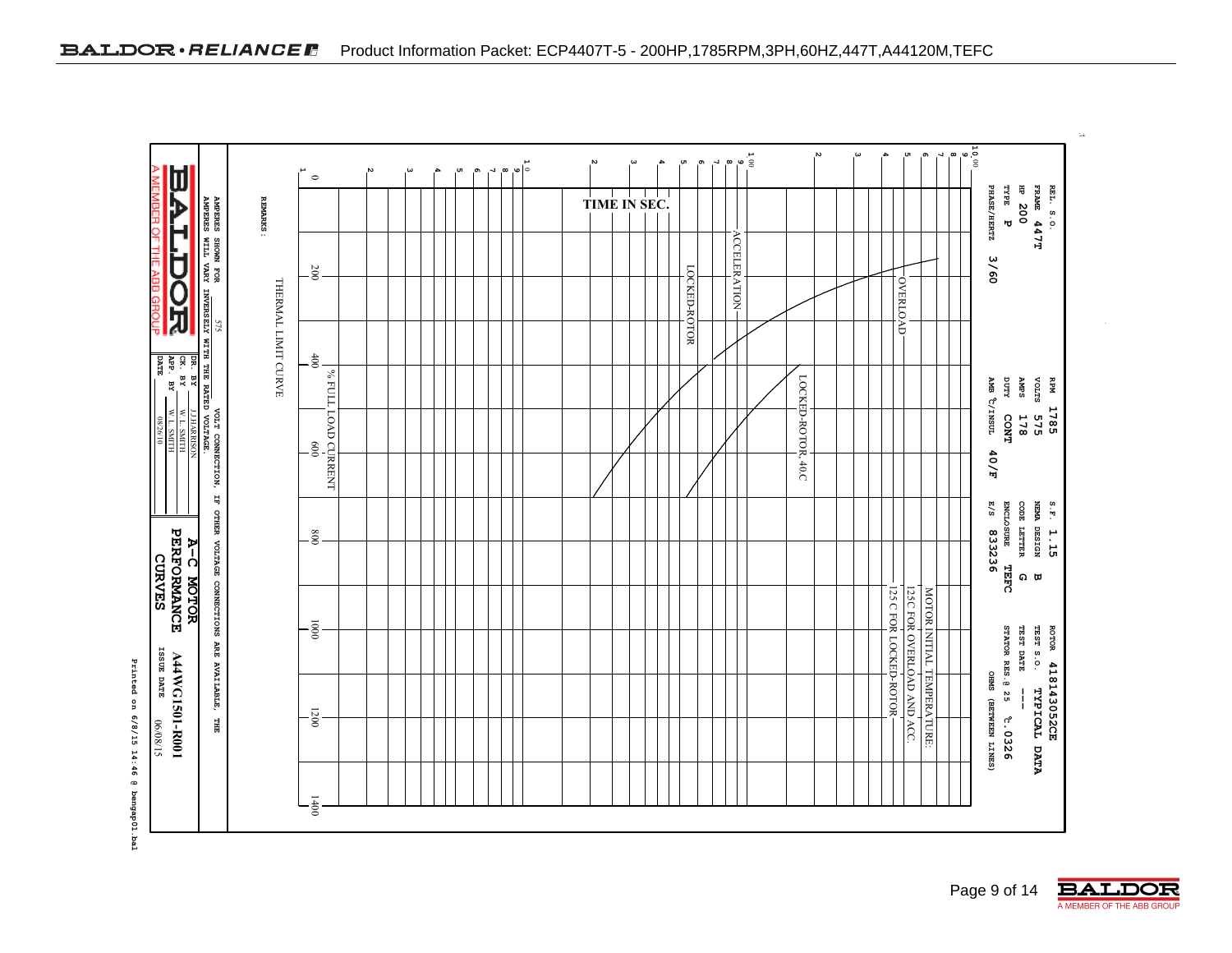

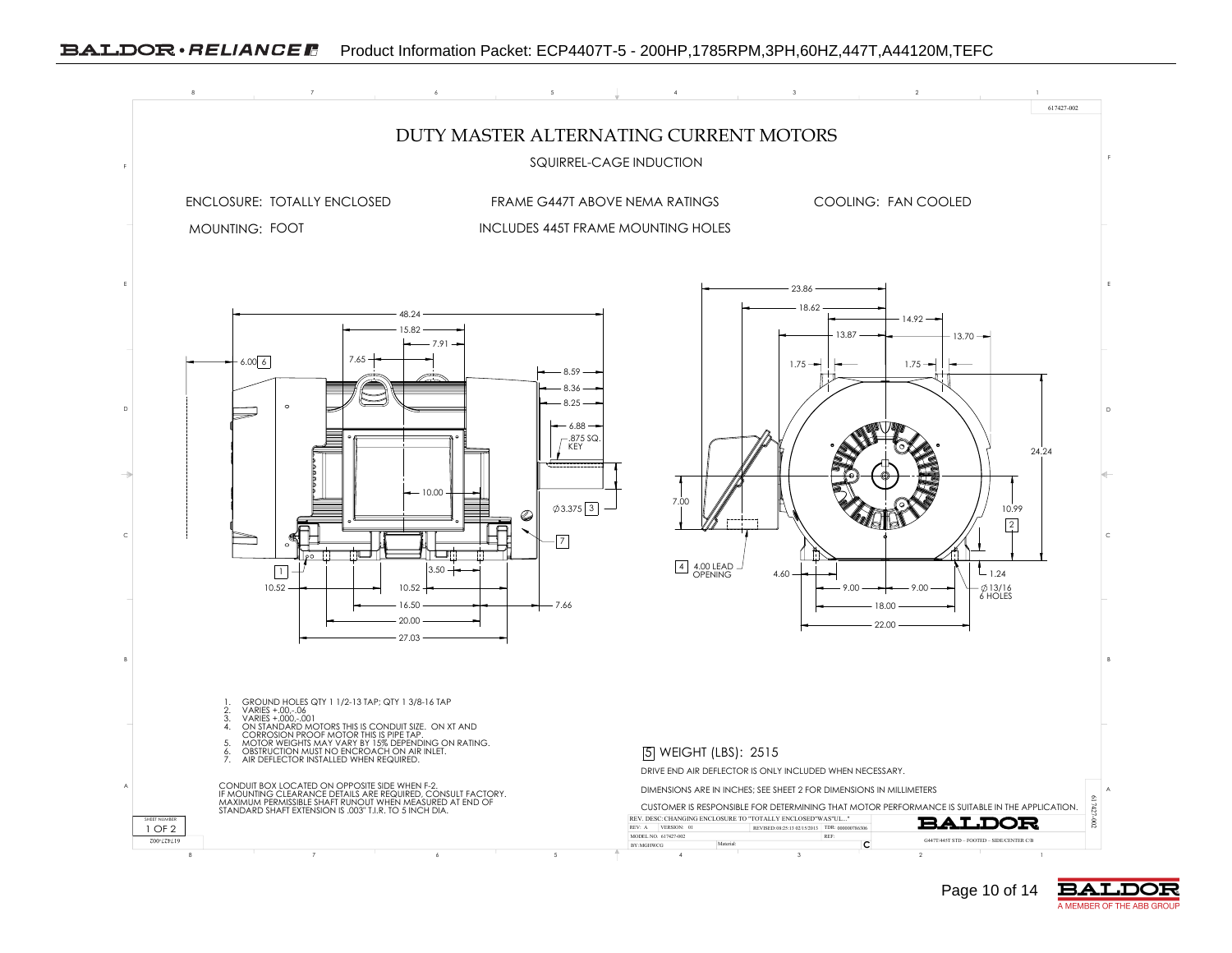



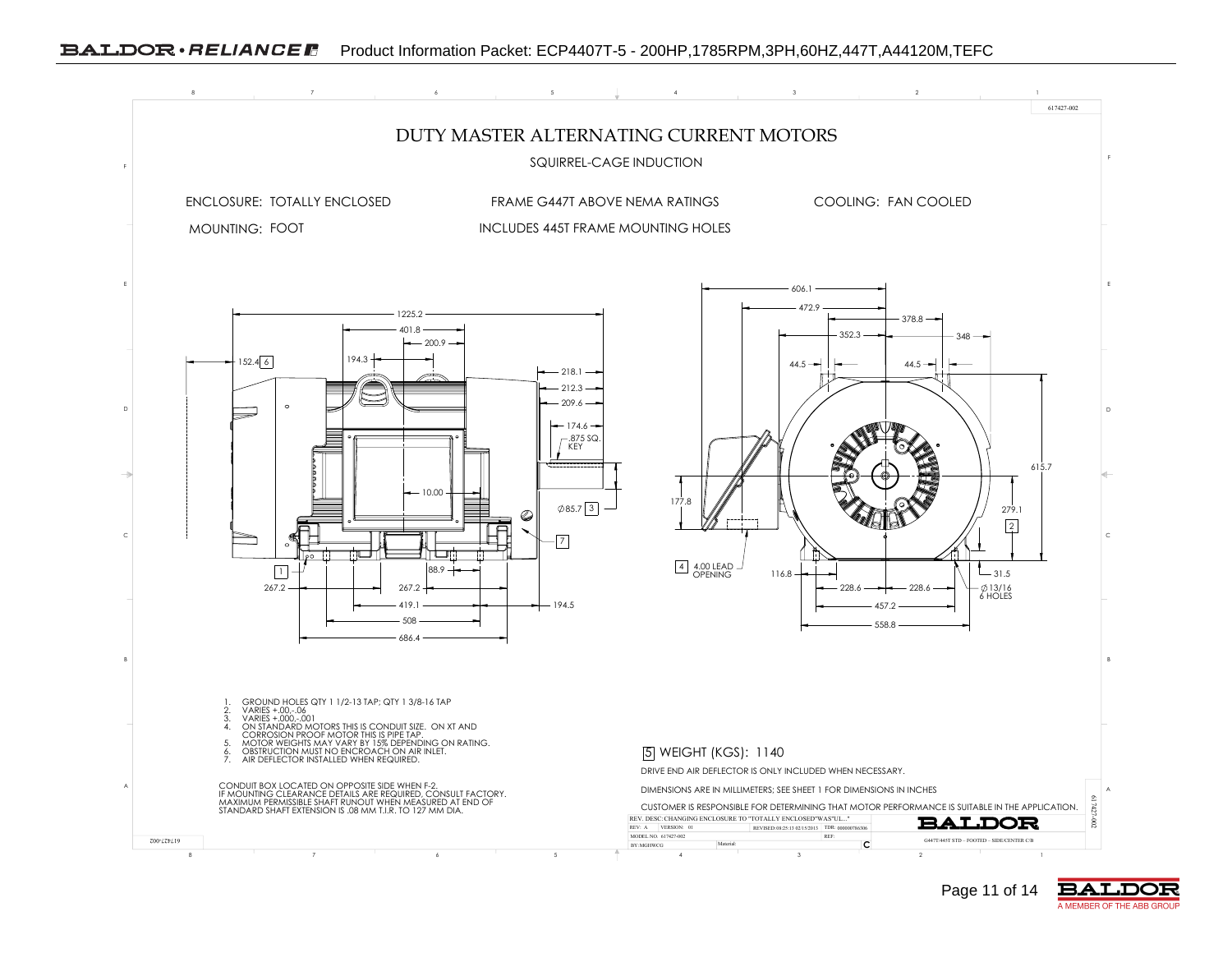

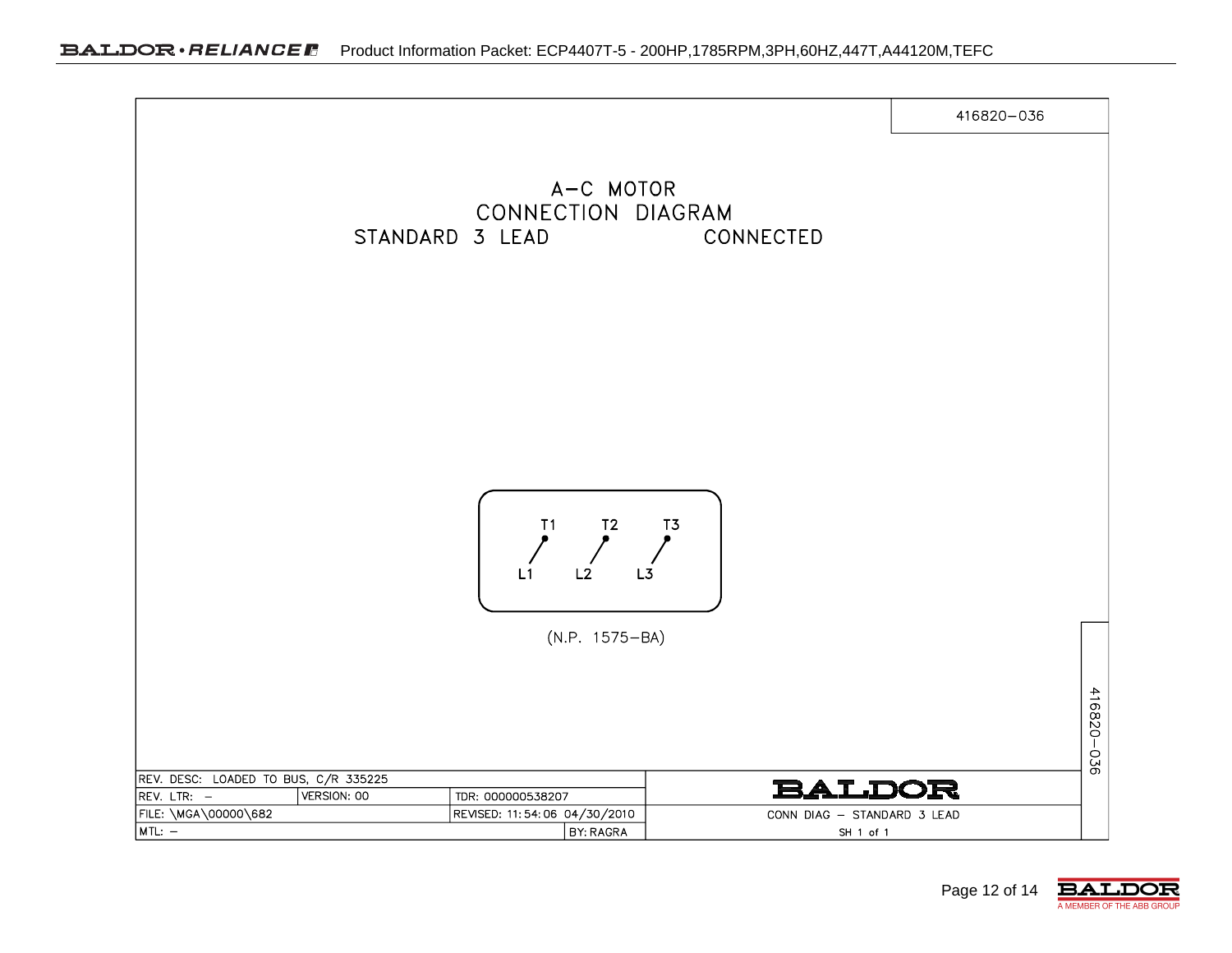Marketing maintained PDF of MN408:

http://www.baldor.com/support/Literature/Load.ashx/MN408?ManNumber=MN408